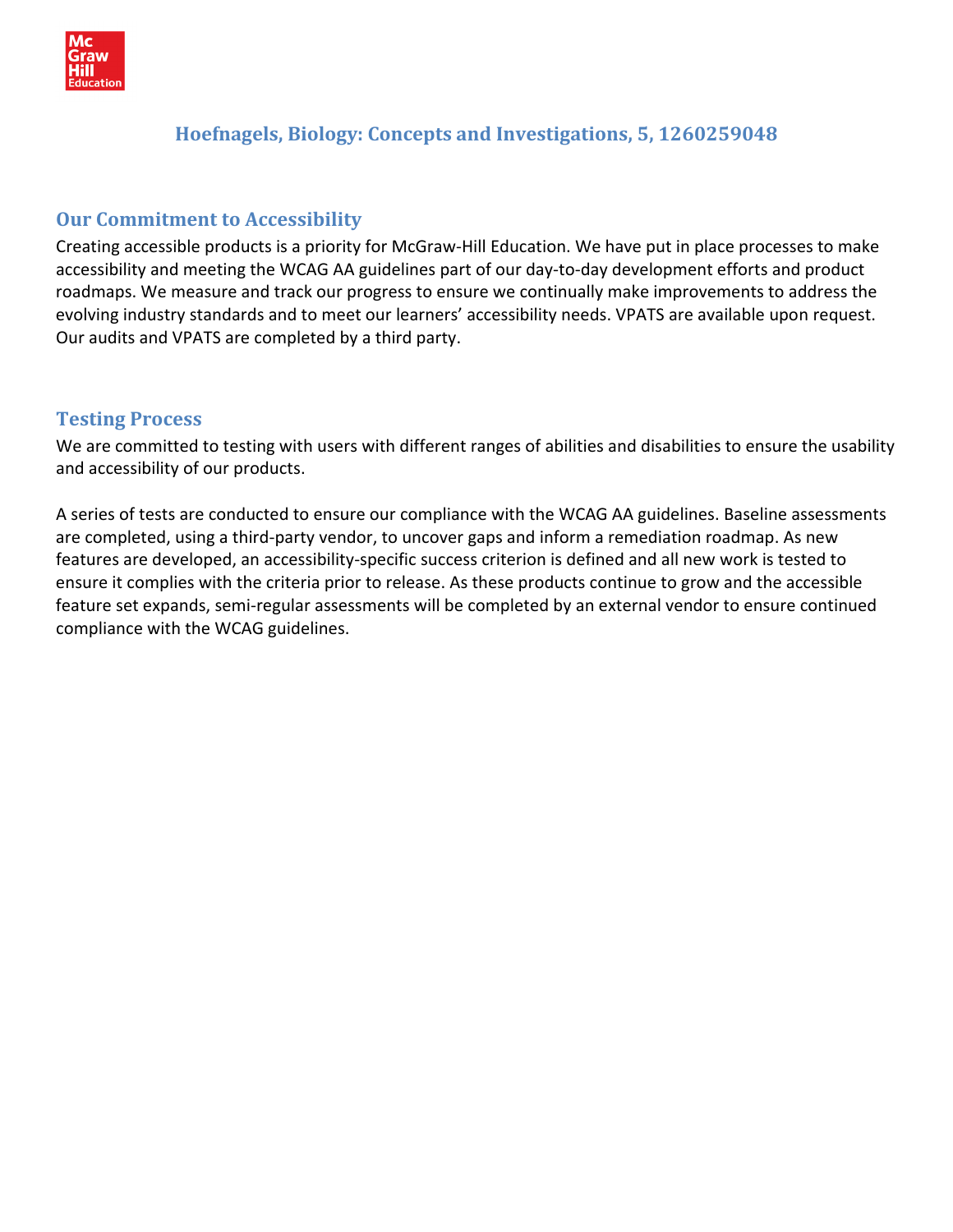

# **Connect Platform**

This report reflects the accessibility level of the content available within our Connect platform as it relates to specific *title.* 

## **Content**

Alternative Text Files: We provide electronic files for use by students with disabilities. In order to send a file, we require a written request from the disability services center of your school. Requests can be submitted via Access Text Network at [www.accesstext.org](http://www.accesstext.org/) or submitted directly to McGraw-Hill Education. To submit to McGraw-Hill, please email us at mhe-[permissions@mheducation.com](mailto:mhe-permissions@mheducation.com) or fax the request to 646-766-2019.

Many of our titles have alt descriptions of images available in a separate document provided to the DSS office. To request this file, please contact us at [accessibility@mheducation.com](mailto:accessibility@mheducation.com).

McGraw‐Hill Education is actively working on developing more accessible assessment experiences. While some of our interactive assessment questions are not yet accessible to users of assistive technology, we continue to make improvements with each platform release.

| <b>Content Feature</b>                                                                                                | <b>Definitions</b>                                                                                                                  | <b>Status &amp; Alternatives</b>                                                                                                                                                                                                                                                                                                                                                                                                                                                                                                                                                                                                                                                                                                                                                                                                                                                                                                                                                                  |
|-----------------------------------------------------------------------------------------------------------------------|-------------------------------------------------------------------------------------------------------------------------------------|---------------------------------------------------------------------------------------------------------------------------------------------------------------------------------------------------------------------------------------------------------------------------------------------------------------------------------------------------------------------------------------------------------------------------------------------------------------------------------------------------------------------------------------------------------------------------------------------------------------------------------------------------------------------------------------------------------------------------------------------------------------------------------------------------------------------------------------------------------------------------------------------------------------------------------------------------------------------------------------------------|
| eBook is operable without a<br>mouse (keyboard navigable)<br>and can be accessed using<br>alternative output devices. | Can the user navigate<br>through the eBook and<br>any link embedded<br>using keyboard<br>navigation and/or<br>assistive technology? | SmartBook 2.0, an update to our Smartbook product, provides a<br>more accessible student experience by including improved color<br>contrast, descriptions for images, increased keyboard<br>navigation, and enhanced screen reader support. Work is<br>ongoing to improve the user experience for all users. A VPAT is<br>available upon request.<br>Offered alongside SmartBook as a reading option for many of<br>our recent titles, our new eBook was built with accessibility in<br>mind. Vision-impaired users were recruited for testing sessions<br>for both laptop and mobile-app versions. A recent technical<br>audit shows that the majority of the reading experience is<br>accessible, but there are still limitations with highlighting and<br>with some multimedia content interactions. Continued<br>development is underway to increase accessibility.<br>This eBook includes relevant topics to support the main text<br>content. Alt descriptions of the images are available. |
| eBook images have alternative<br>descriptions/alternative text                                                        | Are the alt descriptions<br>embedded in the<br>eBook? Can a screen<br>reader access the<br>images?                                  | Alt descriptions are embedded within the eBook. Students<br>using assistive technology may find it difficult to navigate to<br>some of the content, due to the constraints of the technologies<br>available. A file containing the alt descriptions can be supplied<br>upon request. To request, please contact us at<br>accessibility@mheducation.com                                                                                                                                                                                                                                                                                                                                                                                                                                                                                                                                                                                                                                            |